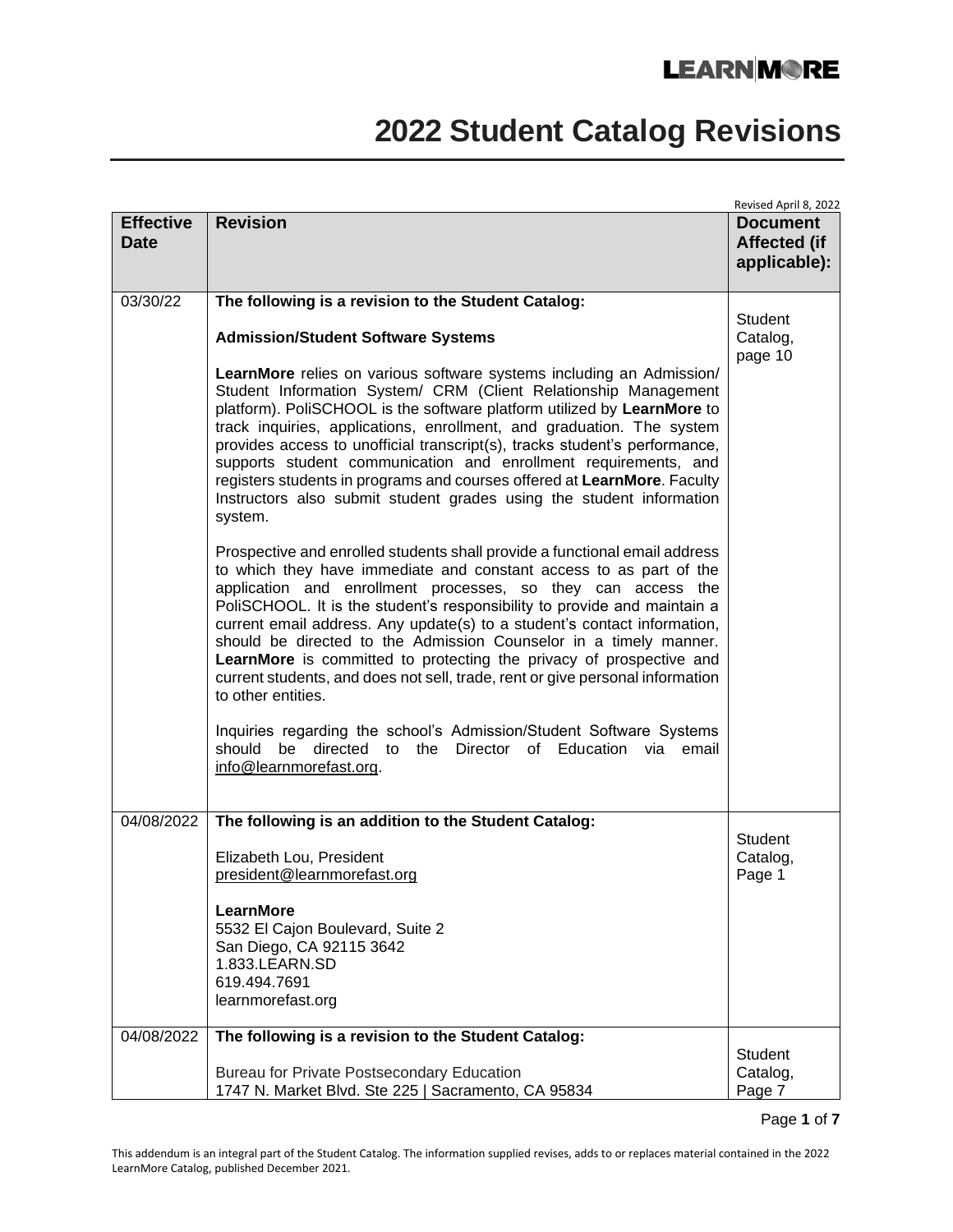|            | P.O. Box 980818   West Sacramento, CA 95798-0818<br>www.bppe.ca.gov<br>T 1.888.370.7589 toll-free or 1.916.431.6959<br>F 1.916.263.1897<br>A student or any member of the public may file a complaint about this<br>institution with the Bureau for Private Postsecondary Education by calling<br>(888) 370-7589 or by completing a complaint form, which can be obtained<br>on the bureau's internet website: www.bppe.ca.gov.<br>A copy of this Student Catalog can be accessed or downloaded from the<br>school website at<br>www.LearnMorefast.org/admission-resources/ |                                                                                                                                                                                                                                                                                                                                                                                                                                                                                                                                                                                                                                                                                                                                                                                                                                                                                                                                                     |                    |              |                                |  |  |  |
|------------|-----------------------------------------------------------------------------------------------------------------------------------------------------------------------------------------------------------------------------------------------------------------------------------------------------------------------------------------------------------------------------------------------------------------------------------------------------------------------------------------------------------------------------------------------------------------------------|-----------------------------------------------------------------------------------------------------------------------------------------------------------------------------------------------------------------------------------------------------------------------------------------------------------------------------------------------------------------------------------------------------------------------------------------------------------------------------------------------------------------------------------------------------------------------------------------------------------------------------------------------------------------------------------------------------------------------------------------------------------------------------------------------------------------------------------------------------------------------------------------------------------------------------------------------------|--------------------|--------------|--------------------------------|--|--|--|
| 04/08/2022 | The following is a revision to the Student Catalog:<br><b>Nurse Assistant Training Program Courses</b><br>Course offerings include three schedules: weekday, weeknight, and<br>weekend. Please note that the progressing course numbers of NA 101 to<br>103 and CLN 101 to 103 do not reflect any course advancement, but rather<br>are indicative of weekday, weeknight, and weekend schedules. All the<br>courses require 174 clock-hours for successful completion. Clinical hours<br>may vary per clinical training site.                                               | <b>Student</b><br>Catalog,<br>Page 15                                                                                                                                                                                                                                                                                                                                                                                                                                                                                                                                                                                                                                                                                                                                                                                                                                                                                                               |                    |              |                                |  |  |  |
|            | <b>Course Summary</b><br>Course #                                                                                                                                                                                                                                                                                                                                                                                                                                                                                                                                           | <b>Course Name</b>                                                                                                                                                                                                                                                                                                                                                                                                                                                                                                                                                                                                                                                                                                                                                                                                                                                                                                                                  | <b>Clock Hours</b> | <b>Units</b> |                                |  |  |  |
|            | <b>NA 101</b>                                                                                                                                                                                                                                                                                                                                                                                                                                                                                                                                                               | <b>Nurse Assistant</b>                                                                                                                                                                                                                                                                                                                                                                                                                                                                                                                                                                                                                                                                                                                                                                                                                                                                                                                              | 174                | 22           |                                |  |  |  |
|            | <b>NA 102</b>                                                                                                                                                                                                                                                                                                                                                                                                                                                                                                                                                               | <b>Nurse Assistant</b>                                                                                                                                                                                                                                                                                                                                                                                                                                                                                                                                                                                                                                                                                                                                                                                                                                                                                                                              | 174                | 44           |                                |  |  |  |
|            | <b>NA 103</b>                                                                                                                                                                                                                                                                                                                                                                                                                                                                                                                                                               | <b>Nurse Assistant</b>                                                                                                                                                                                                                                                                                                                                                                                                                                                                                                                                                                                                                                                                                                                                                                                                                                                                                                                              | 174                | 22           |                                |  |  |  |
| 04/08/2022 | Weekday:<br><b>Course Overview</b><br><b>Course Description</b>                                                                                                                                                                                                                                                                                                                                                                                                                                                                                                             | The following is a revision to Course NA 101: Nurse Assistant<br><b>Course NA 101: Nurse Assistant Weekday</b><br>The NATP (Nurse Assistant Training Program) is designed for candidates<br>seeking nurse assistant certification in the State of California. The<br>curriculum meets all federal and state training requirements. The state-<br>approved course provides 60 hours of theory, 14 hours of lab instruction,<br>and 100 combined hours of clinical-site orientation and supervised clinical<br>skills training in a SNF (Skilled Nursing Facility).<br>The accelerated 22-day course was developed to prepare nurse<br>assistants for certification by the State of California as an entry-level<br>worker on a healthcare team in a long-term care or acute-care facility. The<br>NATP curriculum provides 60 hours of theory, 14 hours of lab, and 100<br>hours of supervised clinical-skills training. Curriculum content includes |                    |              | Student<br>Catalog,<br>Page 16 |  |  |  |
|            | patient rights, prevention, interpersonal skills, catastrophe management,<br>body mechanics, medical and surgical asepsis, weight and measures,<br>patient care procedures, patient care skills, vital signs, nutrition,<br>emergency procedures, long-term care, rehabilitative nursing, observation<br>and charting, death and dying, and abuse.                                                                                                                                                                                                                          |                                                                                                                                                                                                                                                                                                                                                                                                                                                                                                                                                                                                                                                                                                                                                                                                                                                                                                                                                     |                    |              |                                |  |  |  |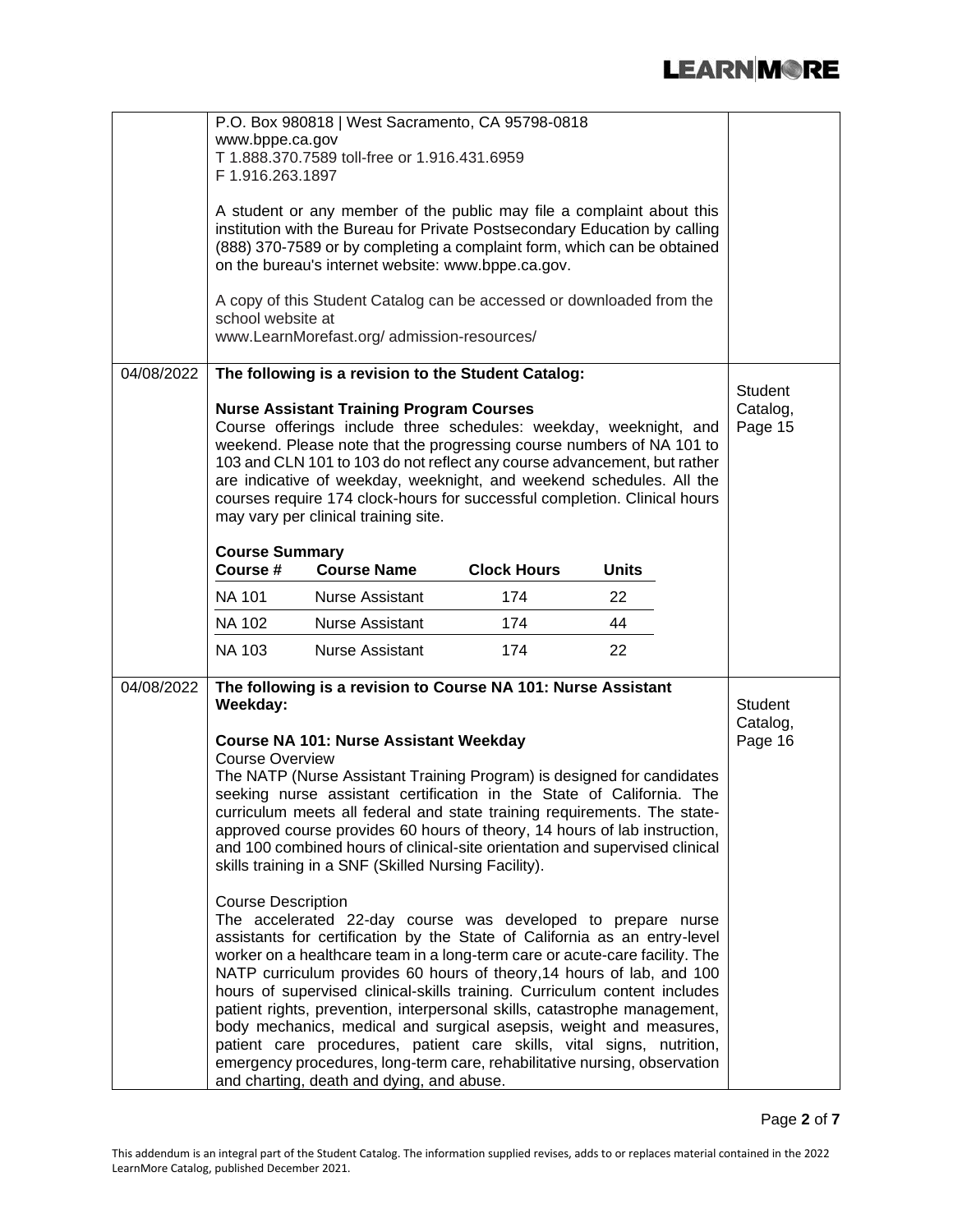|            | assistant.                                                        | The curriculum is structured to provide theory and practical application of<br>skills needed to function as a nurse assistant.<br>The intent of the course is to promote quality of care in long-term care<br>settings and to provide entry-level skills for employment as a nurse                                                                                                                                                                                                                                                                                                                                                                                                                                                                                                                                                                                                                                                                                                                                                                                                                                                                                                                                                                                                                                                                                                                                                                                                                                               |                               |                     |                                 |                              |                     |
|------------|-------------------------------------------------------------------|----------------------------------------------------------------------------------------------------------------------------------------------------------------------------------------------------------------------------------------------------------------------------------------------------------------------------------------------------------------------------------------------------------------------------------------------------------------------------------------------------------------------------------------------------------------------------------------------------------------------------------------------------------------------------------------------------------------------------------------------------------------------------------------------------------------------------------------------------------------------------------------------------------------------------------------------------------------------------------------------------------------------------------------------------------------------------------------------------------------------------------------------------------------------------------------------------------------------------------------------------------------------------------------------------------------------------------------------------------------------------------------------------------------------------------------------------------------------------------------------------------------------------------|-------------------------------|---------------------|---------------------------------|------------------------------|---------------------|
|            |                                                                   | <b>Course # Course Name Hour</b>                                                                                                                                                                                                                                                                                                                                                                                                                                                                                                                                                                                                                                                                                                                                                                                                                                                                                                                                                                                                                                                                                                                                                                                                                                                                                                                                                                                                                                                                                                 | <b>Hours</b><br>Theory Lab    | Hours               | Hours<br><b>Clinical</b>        | <b>Hours</b><br><b>Clock</b> |                     |
|            | <b>NA 101</b>                                                     | <b>Nurse Assistant</b><br>Theory and Lab                                                                                                                                                                                                                                                                                                                                                                                                                                                                                                                                                                                                                                                                                                                                                                                                                                                                                                                                                                                                                                                                                                                                                                                                                                                                                                                                                                                                                                                                                         | 60                            | 14                  |                                 | 74                           |                     |
|            | <b>CLN 101</b>                                                    | <b>Nurse Assistant</b><br><b>Clinical Site</b><br>Training                                                                                                                                                                                                                                                                                                                                                                                                                                                                                                                                                                                                                                                                                                                                                                                                                                                                                                                                                                                                                                                                                                                                                                                                                                                                                                                                                                                                                                                                       |                               |                     | 100                             | 100                          |                     |
|            |                                                                   | <b>Total</b>                                                                                                                                                                                                                                                                                                                                                                                                                                                                                                                                                                                                                                                                                                                                                                                                                                                                                                                                                                                                                                                                                                                                                                                                                                                                                                                                                                                                                                                                                                                     |                               |                     |                                 | 174                          |                     |
| 04/08/2022 | Weeknight:                                                        | The following is a revision to Course NA 102: Nurse Assistant                                                                                                                                                                                                                                                                                                                                                                                                                                                                                                                                                                                                                                                                                                                                                                                                                                                                                                                                                                                                                                                                                                                                                                                                                                                                                                                                                                                                                                                                    |                               |                     |                                 |                              | Student<br>Catalog, |
|            | <b>Course Overview</b><br><b>Course Description</b><br>assistant. | <b>Course NA 102: Nurse Assistant Weeknight</b><br>The NATP (Nurse Assistant Training Program) is designed for candidates<br>seeking nurse assistant certification in the State of California. The<br>curriculum meets all federal and state training requirements. The state-<br>approved course provides 60 hours of theory, 14 hours of lab instruction,<br>and 100 combined hours of clinical-site orientation and supervised clinical<br>skills training in a SNF (Skilled Nursing Facility).<br>The accelerated 44-day course was developed to prepare nurse<br>assistants for certification by the State of California as an entry-level<br>worker on a healthcare team in a long-term care or acute-care facility. The<br>NATP curriculum provides 60 hours of theory, 14 hours of lab, and 100<br>hours of supervised clinical-skills training. Curriculum content includes<br>patient rights, prevention, interpersonal skills, catastrophe management,<br>body mechanics, medical and surgical asepsis, weight and measures,<br>patient care procedures, patient care skills, vital signs, nutrition,<br>emergency procedures, long-term care, rehabilitative nursing, observation<br>and charting, death and dying, and abuse.<br>The curriculum is structured to provide theory and practical application of<br>skills needed to function as a nurse assistant.<br>The intent of the course is to promote quality of care in long-term care<br>settings and to provide entry-level skills for employment as a nurse |                               |                     |                                 |                              | Page 17             |
|            |                                                                   | <b>Course # Course Name Hour</b>                                                                                                                                                                                                                                                                                                                                                                                                                                                                                                                                                                                                                                                                                                                                                                                                                                                                                                                                                                                                                                                                                                                                                                                                                                                                                                                                                                                                                                                                                                 | <b>Hours</b><br><b>Theory</b> | <b>Hours</b><br>Lab | <b>Hours</b><br><b>Clinical</b> | <b>Hours</b><br><b>Clock</b> |                     |
|            | <b>NA 101</b>                                                     | <b>Nurse Assistant</b><br>Theory and Lab                                                                                                                                                                                                                                                                                                                                                                                                                                                                                                                                                                                                                                                                                                                                                                                                                                                                                                                                                                                                                                                                                                                                                                                                                                                                                                                                                                                                                                                                                         | 60                            | 14                  |                                 | 74                           |                     |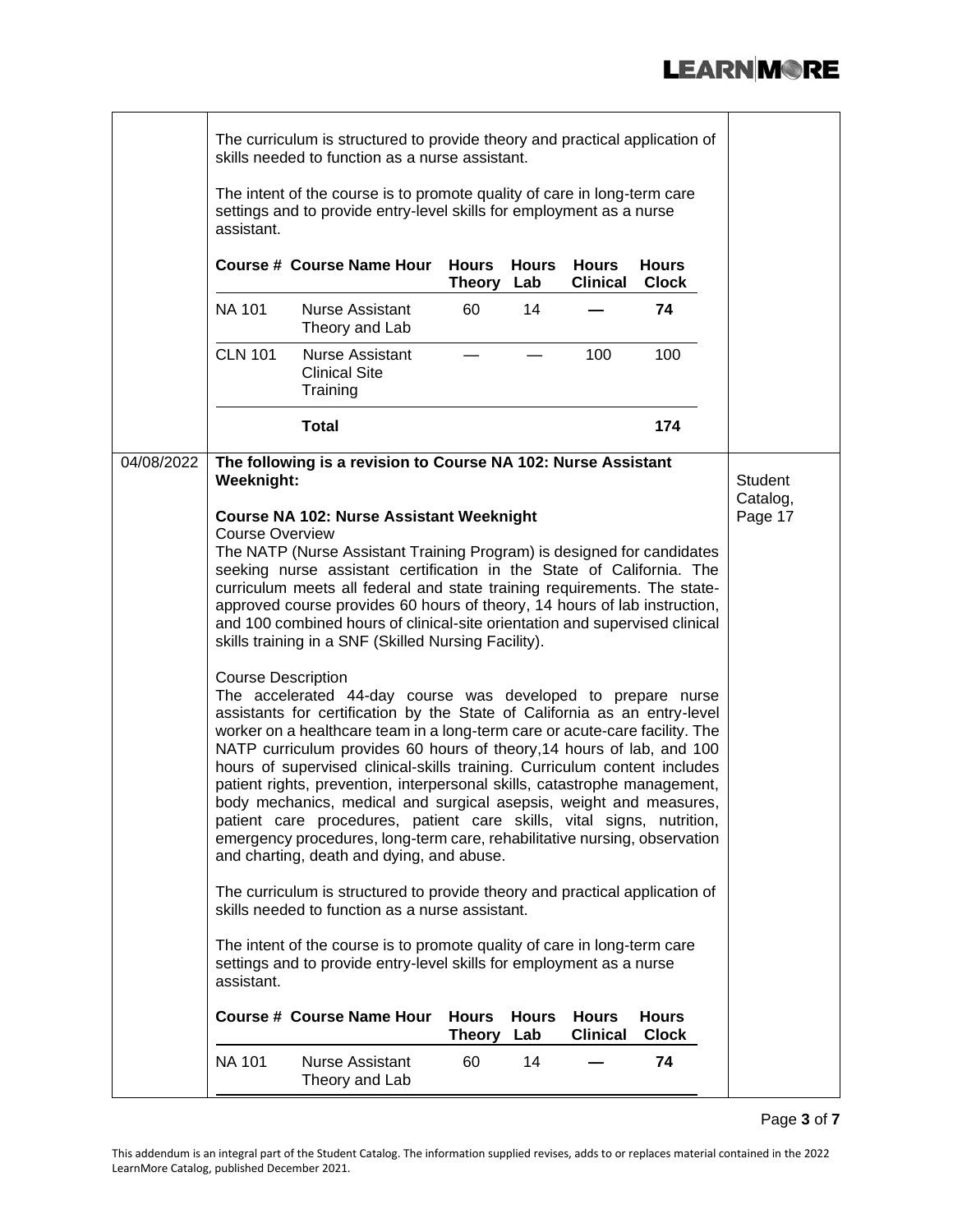|            | <b>CLN 101</b>                          | <b>Nurse Assistant</b><br><b>Clinical Site</b>                                                                                                                                                                                                                                                                                                                                                                                                                                                                                                                                                                                                                                                                                                                                                                                                                                                                                                                                                                                                                                                                                                                    |                               |                     | 100                             | 100                          |                                       |
|------------|-----------------------------------------|-------------------------------------------------------------------------------------------------------------------------------------------------------------------------------------------------------------------------------------------------------------------------------------------------------------------------------------------------------------------------------------------------------------------------------------------------------------------------------------------------------------------------------------------------------------------------------------------------------------------------------------------------------------------------------------------------------------------------------------------------------------------------------------------------------------------------------------------------------------------------------------------------------------------------------------------------------------------------------------------------------------------------------------------------------------------------------------------------------------------------------------------------------------------|-------------------------------|---------------------|---------------------------------|------------------------------|---------------------------------------|
|            |                                         | Training                                                                                                                                                                                                                                                                                                                                                                                                                                                                                                                                                                                                                                                                                                                                                                                                                                                                                                                                                                                                                                                                                                                                                          |                               |                     |                                 |                              |                                       |
|            |                                         | <b>Total</b>                                                                                                                                                                                                                                                                                                                                                                                                                                                                                                                                                                                                                                                                                                                                                                                                                                                                                                                                                                                                                                                                                                                                                      |                               |                     |                                 | 174                          |                                       |
| 04/08/2022 | Weekend:<br>Course Overview             | The following is a revision to Course NA 103: Nurse Assistant<br><b>Course NA 103: Nurse Assistant Weekend</b><br>The NATP (Nurse Assistant Training Program) is designed for candidates<br>seeking nurse assistant certification in the State of California. The<br>curriculum meets all federal and state training requirements. The state-<br>approved course provides 60 hours of theory, 14 hours of lab instruction,                                                                                                                                                                                                                                                                                                                                                                                                                                                                                                                                                                                                                                                                                                                                        |                               |                     |                                 |                              | Student<br>Catalog,<br>Page 18        |
|            | <b>Course Description</b><br>assistant. | and 100 combined hours of clinical-site orientation and supervised clinical<br>skills training in a SNF (Skilled Nursing Facility).<br>The accelerated 44-day course was developed to prepare nurse<br>assistants for certification by the State of California as an entry-level<br>worker on a healthcare team in a long-term care or acute-care facility. The<br>NATP curriculum provides 60 hours of theory, 14 hours of lab, and 100<br>hours of supervised clinical-skills training. Curriculum content includes<br>patient rights, prevention, interpersonal skills, catastrophe management,<br>body mechanics, medical and surgical asepsis, weight and measures,<br>patient care procedures, patient care skills, vital signs, nutrition,<br>emergency procedures, long-term care, rehabilitative nursing, observation<br>and charting, death and dying, and abuse.<br>The curriculum is structured to provide theory and practical application of<br>skills needed to function as a nurse assistant.<br>The intent of the course is to promote quality of care in long-term care<br>settings and to provide entry-level skills for employment as a nurse |                               |                     |                                 |                              |                                       |
|            |                                         | <b>Course # Course Name Hour</b>                                                                                                                                                                                                                                                                                                                                                                                                                                                                                                                                                                                                                                                                                                                                                                                                                                                                                                                                                                                                                                                                                                                                  | <b>Hours</b><br><b>Theory</b> | <b>Hours</b><br>Lab | <b>Hours</b><br><b>Clinical</b> | <b>Hours</b><br><b>Clock</b> |                                       |
|            | <b>NA 101</b>                           | Nurse Assistant<br>Theory and Lab                                                                                                                                                                                                                                                                                                                                                                                                                                                                                                                                                                                                                                                                                                                                                                                                                                                                                                                                                                                                                                                                                                                                 | 60                            | 14                  |                                 | 74                           |                                       |
|            | <b>CLN 101</b>                          | <b>Nurse Assistant</b><br><b>Clinical Site</b><br>Training                                                                                                                                                                                                                                                                                                                                                                                                                                                                                                                                                                                                                                                                                                                                                                                                                                                                                                                                                                                                                                                                                                        |                               |                     | 100                             | 100                          |                                       |
|            |                                         | <b>Total</b>                                                                                                                                                                                                                                                                                                                                                                                                                                                                                                                                                                                                                                                                                                                                                                                                                                                                                                                                                                                                                                                                                                                                                      |                               |                     |                                 | 174                          |                                       |
| 04/08/2022 | <b>Assistant Exam:</b>                  | The following is a revision to the NNAAP Certified Nursing<br>LearnMore is an approved test site for the NNAAP (National Nurse Aide<br>Assessment Program) Certified Nursing Assistant exam and complies<br>with Southern Regional Testing Center test site policies. Students who<br>have successfully completed 174 clock-hours                                                                                                                                                                                                                                                                                                                                                                                                                                                                                                                                                                                                                                                                                                                                                                                                                                 |                               |                     |                                 |                              | <b>Student</b><br>Catalog,<br>Page 20 |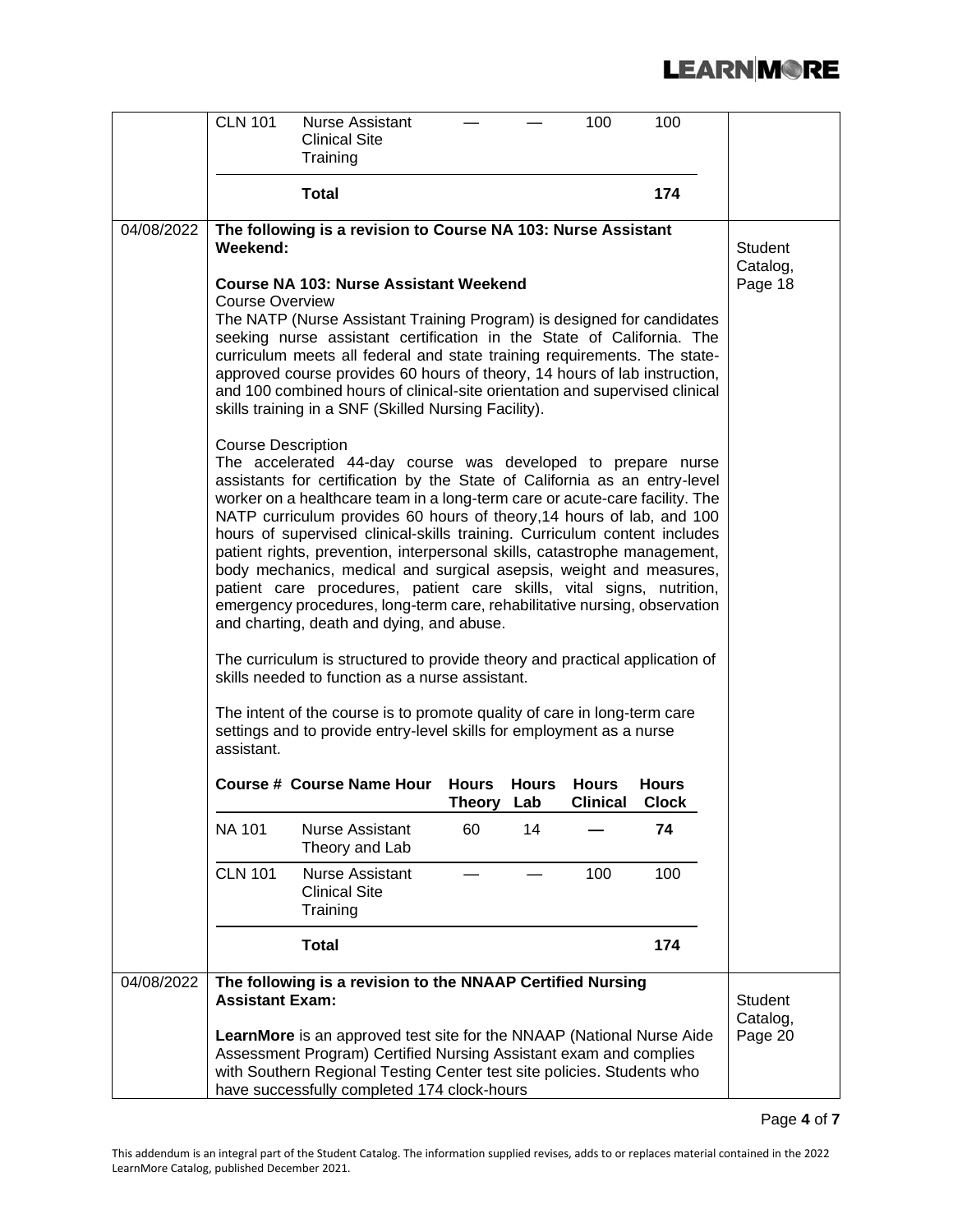|            | required for the nurse assistant certification in the State of California and<br>are in academic and financial good standing with LearnMore may qualify<br>to register for examination. Candidates may email<br>info@LearnMoreFast.org for available test dates. LearnMore candidates<br>are expected to follow the LearnMore Appearance Policy on testing day.                                                                                                                                                                              |                                       |
|------------|----------------------------------------------------------------------------------------------------------------------------------------------------------------------------------------------------------------------------------------------------------------------------------------------------------------------------------------------------------------------------------------------------------------------------------------------------------------------------------------------------------------------------------------------|---------------------------------------|
| 04/08/2022 | The following is a revision to the Refund Example:<br><b>Refund Example</b><br>The following example outlines calculation of a course fee refund to a<br>student who withdraws from LearnMore after completing 50% of the<br>NATP.<br>1. A student paid a total NATP course fee of \$1,500.00                                                                                                                                                                                                                                                | Student<br>Catalog,<br>Page 28        |
|            | 2. The student completed 87 course hours before withdrawing,<br>leaving 87 incomplete class hours.<br>3. Class cost per day equals course fee divided by 174 total<br>scheduled class hours*. i.e., \$1,500.00 / 174 = \$8.62 per-day<br>class cost<br>Gross refund equals per-day class cost multiplied by 87<br>4.<br>incomplete course hours. i.e., $$8.62 \times 87 = $750.00$ gross refund<br>Net refund equals gross refund minus non-refundable<br>5.<br>registration fee. i.e., \$750.00 - \$150.00 = \$600.00 net refund**          |                                       |
| 04/08/2022 | The following is an update to Procedure 3-Student Formal<br><b>Complaint of Grievance:</b><br>Bureau for Private Postsecondary Education (BPPE)<br>1747 N. Market Blvd. Ste 225   Sacramento, CA 95834<br>P.O. Box 980818   West Sacramento, CA 95798-0818<br>www.bppe.ca.gov<br>T 1.888.370.7589 toll-free or 1.916.431.6959<br>F 1.916.263.1897                                                                                                                                                                                            | Student<br>Catalog,<br>Page 37        |
| 04/05/2022 | The following is an update to the Student's Waiver of Rights:<br><b>Student's Waiver of Rights</b><br>A student's participation in the grievance procedure and the disposition<br>of a student's grievance does not waive the student's rights or remedies.<br>A student or any member of the public may file a complaint about<br>LearnMore with the Bureau for Private Postsecondary Education by<br>calling (888) 370-7589 or by completing a complaint form, which can be<br>obtained on the bureau's internet website: www.bppe.ca.gov. | <b>Student</b><br>Catalog,<br>Page 38 |
| 04/08/2022 | The following is a revision to the Course Fees:<br><b>Course Fees</b><br>Students enrolling in LearnMore courses are charged per course.<br>Students may select to participate in any one of the three course<br>offerings, which include weekday (NA 101), weeknight (NA 102), and<br>weekend (NA 103) schedules. Students shall register for` only one<br>course and pay only one course fee of \$1,500, regardless the course<br>enrollment. Course fee payment schedules are calculated based upon                                       | <b>Student</b><br>Catalog,<br>Page 43 |

Page **5** of **7**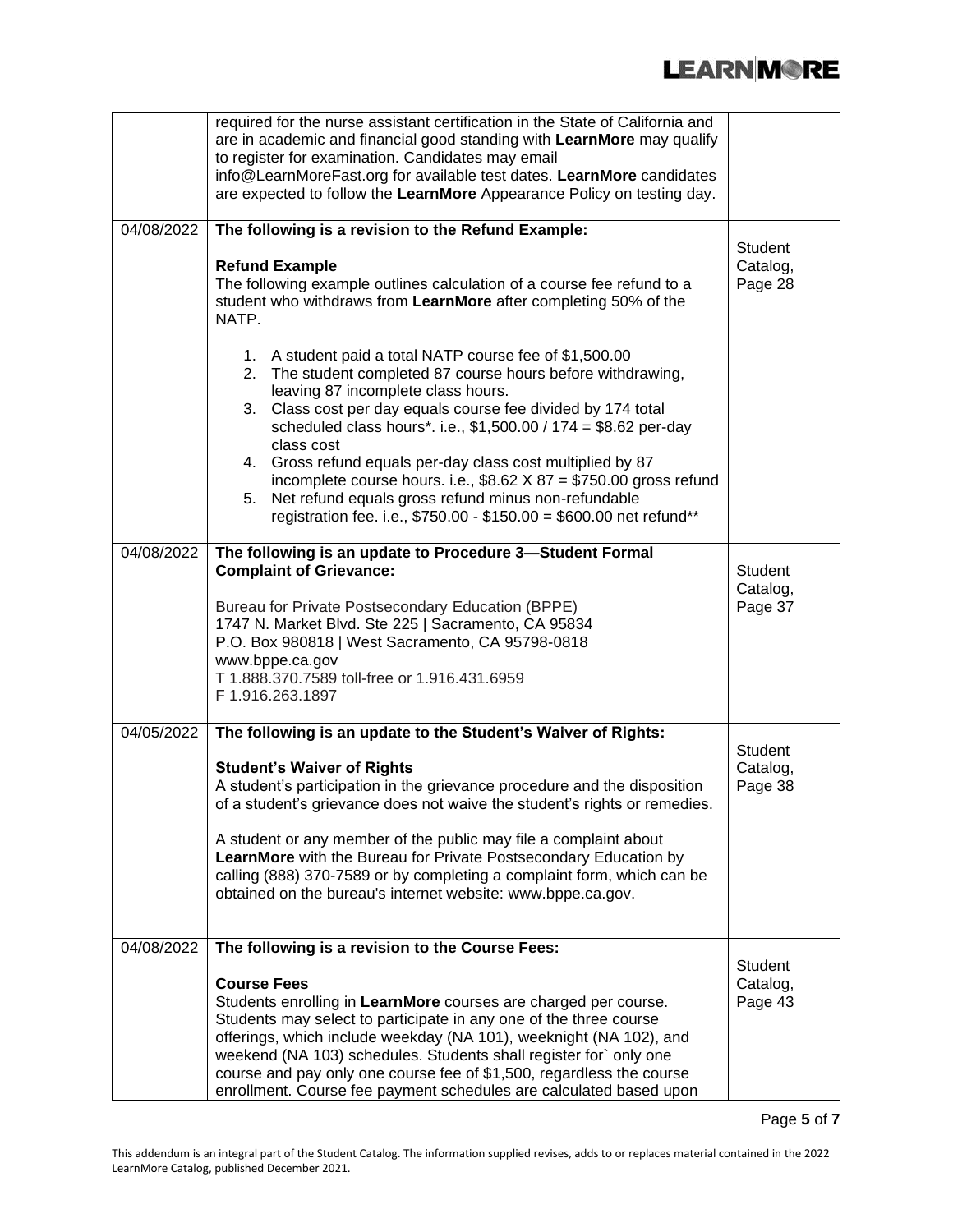|            | an approved payment plan. The payment plan is derived from course fee<br>and balance owed, not from classroom attendance.                                             |                                          |                                        |                                                                                                                               |                                 |                              |                                       |
|------------|-----------------------------------------------------------------------------------------------------------------------------------------------------------------------|------------------------------------------|----------------------------------------|-------------------------------------------------------------------------------------------------------------------------------|---------------------------------|------------------------------|---------------------------------------|
| 04/08/2022 | The following is a revision to the Nursing Assistant Training<br><b>Program Course Fee Schedule:</b><br><b>Nursing Assistant Training Program Course Fee Schedule</b> |                                          |                                        |                                                                                                                               |                                 |                              | <b>Student</b><br>Catalog,<br>Page 44 |
|            |                                                                                                                                                                       | <b>Course Name Hour</b>                  |                                        | <b>Total Course Hours</b>                                                                                                     |                                 | <b>Total Course Fee</b>      |                                       |
|            |                                                                                                                                                                       | NA 101 Nurse Assistant<br>Weekday        |                                        | 174                                                                                                                           |                                 | \$1,500                      |                                       |
|            |                                                                                                                                                                       | NA 102 Nurse Assistant<br>Weeknight      |                                        | 174                                                                                                                           |                                 | \$1,500                      |                                       |
|            |                                                                                                                                                                       | NA 103 Nurse Assistant<br>Weekend        |                                        | 174                                                                                                                           |                                 | \$1,500                      |                                       |
|            |                                                                                                                                                                       |                                          |                                        | The 22-day and the 44-day Nurse Assistant Training Program curricula<br>consists of the following required classes and hours: |                                 |                              |                                       |
|            | <b>Class</b>                                                                                                                                                          |                                          | <b>Hours</b><br><b>Theory</b>          | <b>Hours</b><br>Lab                                                                                                           | <b>Hours</b><br><b>Clinical</b> | <b>Hours</b><br><b>Clock</b> |                                       |
|            |                                                                                                                                                                       | <b>Nurse Assistant</b><br>Theory and Lab | 60                                     | 14                                                                                                                            |                                 | 74                           |                                       |
|            | <b>Clinical Site</b><br>Training                                                                                                                                      | <b>Nurse Assistant</b>                   |                                        |                                                                                                                               | 100                             | 100                          |                                       |
|            | <b>Total Hours</b>                                                                                                                                                    |                                          |                                        |                                                                                                                               |                                 | 174                          |                                       |
|            |                                                                                                                                                                       | <b>Course Fee Components</b>             |                                        |                                                                                                                               |                                 | Cost                         |                                       |
|            |                                                                                                                                                                       |                                          | Non-Refundable Registration Fee        |                                                                                                                               |                                 | \$150                        |                                       |
|            | <b>Student Tuition</b>                                                                                                                                                |                                          |                                        |                                                                                                                               |                                 | \$822.00                     |                                       |
|            |                                                                                                                                                                       |                                          | Course Supplies, Uniforms, and Book    |                                                                                                                               | \$273.00                        |                              |                                       |
|            |                                                                                                                                                                       |                                          | Basic Life Support (BLS) Certification |                                                                                                                               |                                 | \$75.00                      |                                       |
|            |                                                                                                                                                                       |                                          | Live Scan Background Check             |                                                                                                                               |                                 | \$60.00                      |                                       |
|            |                                                                                                                                                                       | State Exam Fee                           |                                        |                                                                                                                               |                                 | \$120.00                     |                                       |
|            |                                                                                                                                                                       | <b>Total Tuition and Fees</b>            |                                        |                                                                                                                               | \$1,500.00                      |                              |                                       |
| 04/08/2022 |                                                                                                                                                                       |                                          |                                        | The following is a revision to the Course Fee Payments:                                                                       |                                 |                              | Student<br>Catalog,                   |
|            | Update/replace course fee payment plans:                                                                                                                              |                                          |                                        |                                                                                                                               |                                 |                              | Page 45                               |

Page **6** of **7**